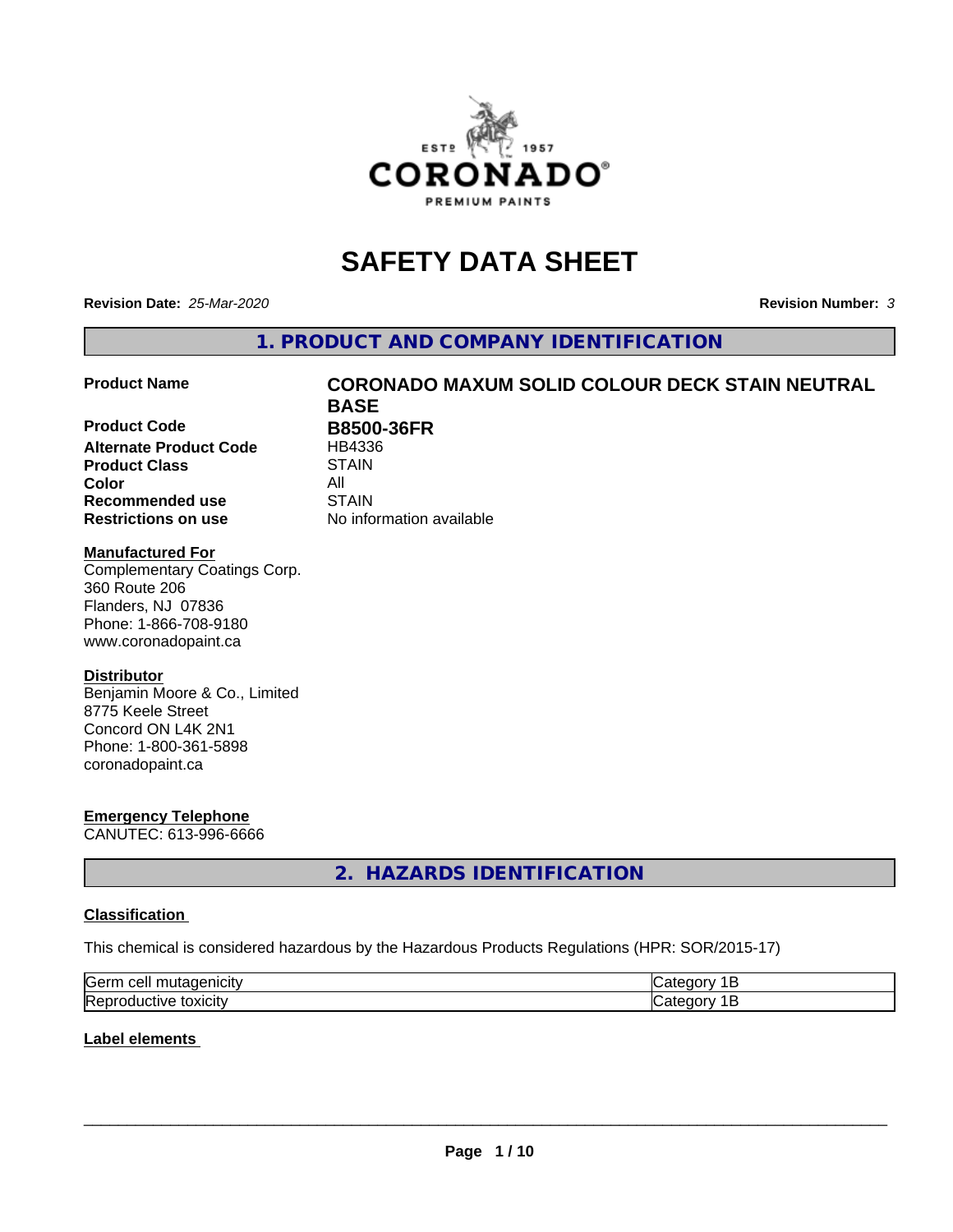## **Danger**

**Hazard statements** May cause genetic defects May damage fertility or the unborn child



**Appearance** liquid **Odor 11** and **Odor 11** and **Odor 11** and **Odor 11** and **Odor Odor 1** and **Odor 1** and **Odor 1** and **Odor 1** and **Odor 1** and **1** and **1** and **1** and **1** and **1** and **1** and **1** and **1** and

#### **Precautionary Statements - Prevention**

Obtain special instructions before use Do not handle until all safety precautions have been read and understood Use personal protective equipment as required

#### **Precautionary Statements - Response**

IF exposed or concerned: Get medical advice/attention

### **Precautionary Statements - Storage**

Store locked up

#### **Precautionary Statements - Disposal**

Dispose of contents/container to an approved waste disposal plant

#### **Other information**

No information available

| <b>Chemical name</b>                                     | CAS No.    | Weight-%      | <b>Hazardous Material</b><br>registry number<br>(HMIRA registry #) | Date HMIRA filed and<br>Information Review Act date exemption granted<br>(if applicable) |
|----------------------------------------------------------|------------|---------------|--------------------------------------------------------------------|------------------------------------------------------------------------------------------|
| Nepheline syenite                                        | 37244-96-5 | $5 - 10%$     |                                                                    |                                                                                          |
| 2-Butoxyethanol                                          | 111-76-2   | $3 - 7%$      |                                                                    |                                                                                          |
| Kaolin                                                   | 1332-58-7  | $3 - 7%$      |                                                                    |                                                                                          |
| Propylene glycol                                         | 57-55-6    | $-5%$         |                                                                    |                                                                                          |
| Sodium C14-C16 olefin<br>sulfonate                       | 68439-57-6 | $0.1 - 0.25%$ |                                                                    |                                                                                          |
| Carbamic acid,<br>1H-benzimidazol-2-yl-, methyl<br>ester | 10605-21-7 | $0.1 - 0.25%$ |                                                                    |                                                                                          |
| Titanium dioxide                                         | 13463-67-7 | $0.1 - 0.25%$ |                                                                    |                                                                                          |

# **3. COMPOSITION INFORMATION ON COMPONENTS**

\*The exact percentage (concentration) of composition has been withheld as a trade secret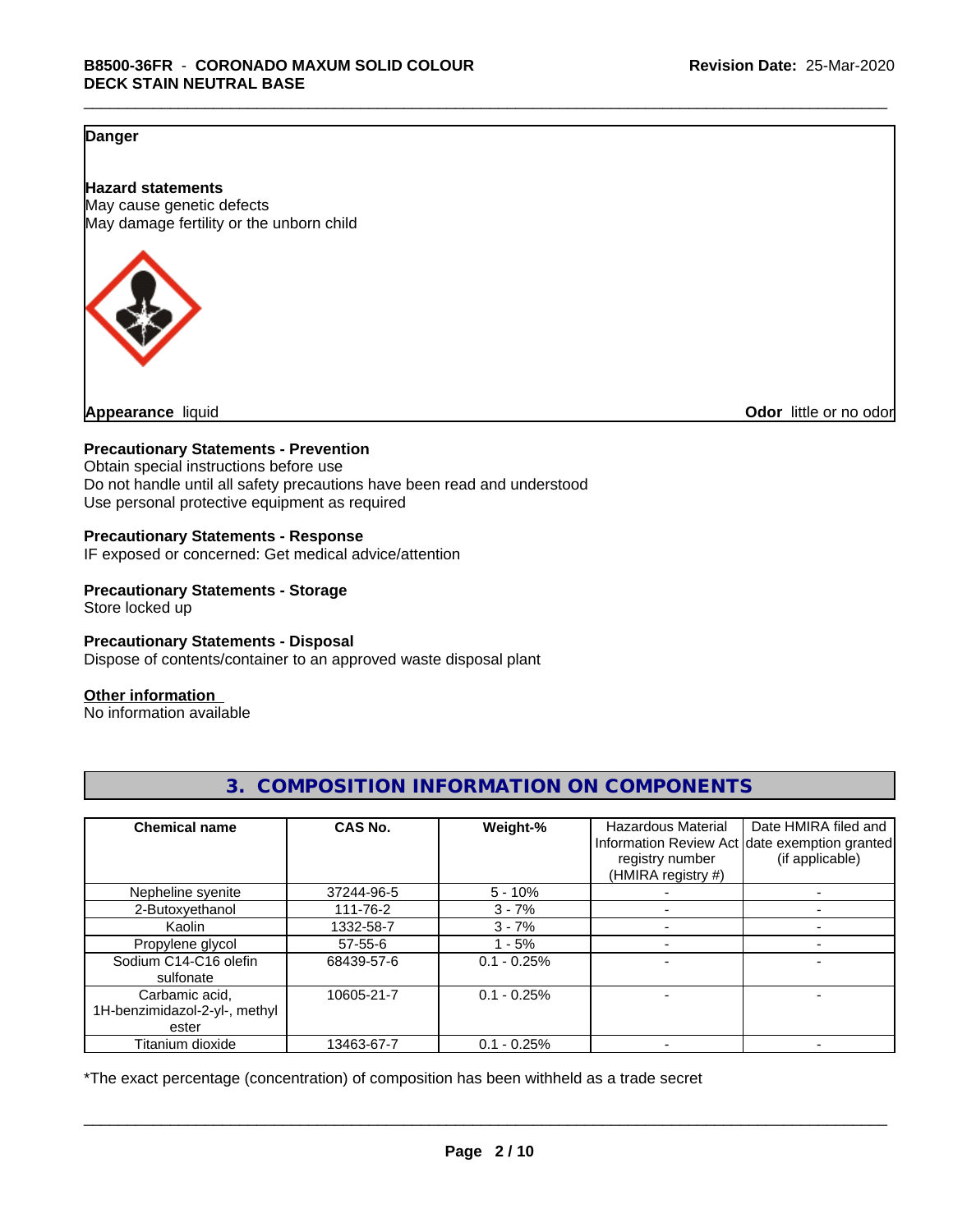|                                        | 4. FIRST AID MEASURES                                                                                    |
|----------------------------------------|----------------------------------------------------------------------------------------------------------|
| <b>General Advice</b>                  | If symptoms persist, call a physician. Show this safety data<br>sheet to the doctor in attendance.       |
| <b>Eye Contact</b>                     | Rinse thoroughly with plenty of water for at least 15<br>minutes and consult a physician.                |
| <b>Skin Contact</b>                    | Wash off immediately with soap and plenty of water while<br>removing all contaminated clothes and shoes. |
| <b>Inhalation</b>                      | Move to fresh air. If symptoms persist, call a physician.                                                |
| Ingestion                              | Clean mouth with water and afterwards drink plenty of<br>water. Consult a physician if necessary.        |
| <b>Most Important Symptoms/Effects</b> | None known.                                                                                              |
| <b>Notes To Physician</b>              | Treat symptomatically.                                                                                   |

**5. FIRE-FIGHTING MEASURES**

| <b>Suitable Extinguishing Media</b>                                              | Use extinguishing measures that are appropriate to local<br>circumstances and the surrounding environment.                                   |  |  |  |
|----------------------------------------------------------------------------------|----------------------------------------------------------------------------------------------------------------------------------------------|--|--|--|
| Protective equipment and precautions for firefighters                            | As in any fire, wear self-contained breathing apparatus<br>pressure-demand, MSHA/NIOSH (approved or equivalent)<br>and full protective gear. |  |  |  |
| <b>Specific Hazards Arising From The Chemical</b>                                | Closed containers may rupture if exposed to fire or<br>extreme heat.                                                                         |  |  |  |
| <b>Sensitivity to mechanical impact</b>                                          | No.                                                                                                                                          |  |  |  |
| Sensitivity to static discharge                                                  | No.                                                                                                                                          |  |  |  |
| <b>Flash Point Data</b><br>Flash point (°F)<br>Flash Point (°C)<br><b>Method</b> | Not applicable<br>Not applicable<br>Not applicable                                                                                           |  |  |  |
| <b>Flammability Limits In Air</b>                                                |                                                                                                                                              |  |  |  |
| Lower flammability limit:<br><b>Upper flammability limit:</b>                    | Not applicable<br>Not applicable                                                                                                             |  |  |  |
| <b>Flammability: 0</b><br>NFPA<br>Health: 2                                      | <b>Instability: 0</b><br><b>Special: Not Applicable</b>                                                                                      |  |  |  |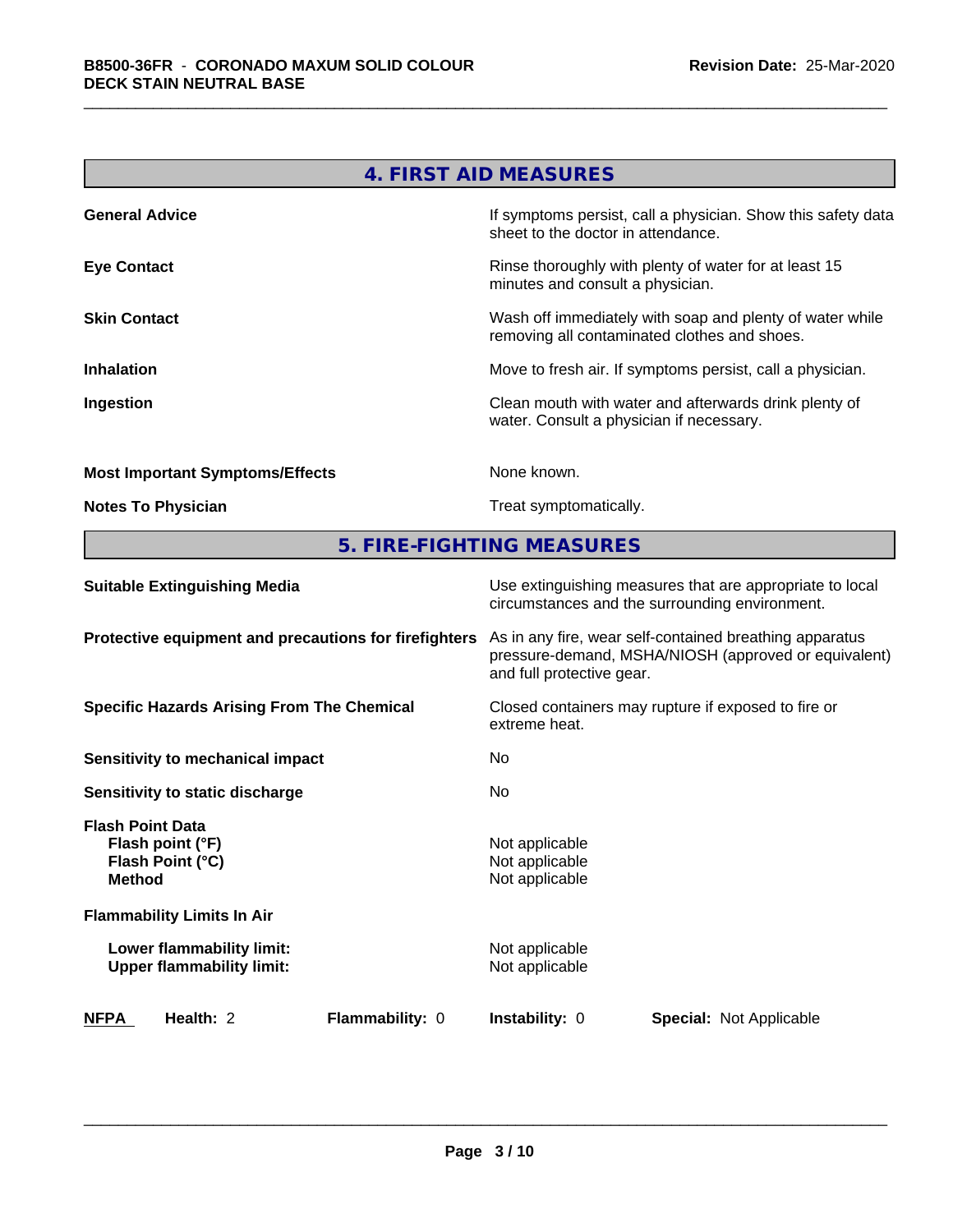#### **NFPA Legend**

- 0 Not Hazardous
- 1 Slightly
- 2 Moderate
- 3 High
- 4 Severe

*The ratings assigned are only suggested ratings, the contractor/employer has ultimate responsibilities for NFPA ratings where this system is used.*

*Additional information regarding the NFPA rating system is available from the National Fire Protection Agency (NFPA) at www.nfpa.org.*

### **6. ACCIDENTAL RELEASE MEASURES**

**Personal Precautions Avoid contact with skin, eyes and clothing. Ensure** Avoid contact with skin, eyes and clothing. Ensure adequate ventilation.

**Other Information Department Information Department Intervent further leakage or spillage if safe to do so.** 

**Environmental precautions** See Section 12 for additional Ecological Information.

**Methods for Cleaning Up Example 20 Soak** up with inert absorbent material. Sweep up and shovel into suitable containers for disposal.

# **7. HANDLING AND STORAGE**

**Handling Avoid contact with skin, eyes and clothing. Avoid breathing Handling Avoid breathing** vapors, spray mists or sanding dust. In case of insufficient ventilation, wear suitable respiratory equipment.

**Storage** Storage **Keep container tightly closed.** Keep out of the reach of

#### **Incompatible Materials Incompatible Materials No information available**

**8. EXPOSURE CONTROLS/PERSONAL PROTECTION**

children.

#### **Exposure Limits**

| <b>ACGIH TLV</b>                                                                                                                              | <b>Alberta</b>                    | <b>British Columbia</b>                          | <b>Ontario</b>                                          | Quebec                                |
|-----------------------------------------------------------------------------------------------------------------------------------------------|-----------------------------------|--------------------------------------------------|---------------------------------------------------------|---------------------------------------|
| N/E                                                                                                                                           | N/E                               | N/E                                              | 10 mg/m $3$ - TWA                                       | N/E                                   |
| TWA: 20 ppm                                                                                                                                   | 20 ppm - TWA<br>97 mg/m $3$ - TWA | 20 ppm - $T\overline{WA}$                        | 20 ppm - TWA                                            | 20 ppm - TWAEV<br>97 mg/m $3$ - TWAEV |
| TWA: $2 \text{ mg/m}^3$<br>particulate matter<br>containing no<br>asbestos and <1%<br>crystalline silica,<br>respirable particulate<br>matter | $2$ mg/m <sup>3</sup> - TWA       | $2$ mg/m <sup>3</sup> - TWA                      | $2 \text{mq/m}^3$ - TWA                                 | 5 mg/m <sup>3</sup> - TWAEV           |
| N/E                                                                                                                                           | N/E                               | N/E                                              | 10 mg/m $3$ - TWA<br>50 ppm - TWA<br>155 mg/m $3$ - TWA | N/E                                   |
| TWA: $10 \text{ mg/m}^3$                                                                                                                      | 10 mg/m $3 - TWA$                 | 10 mg/m $3$ - TWA<br>$3$ mg/m <sup>3</sup> - TWA | 10 mg/m $3$ - TWA                                       | 10 mg/m $3$ - TWAEV                   |
|                                                                                                                                               |                                   |                                                  |                                                         |                                       |

#### **Legend**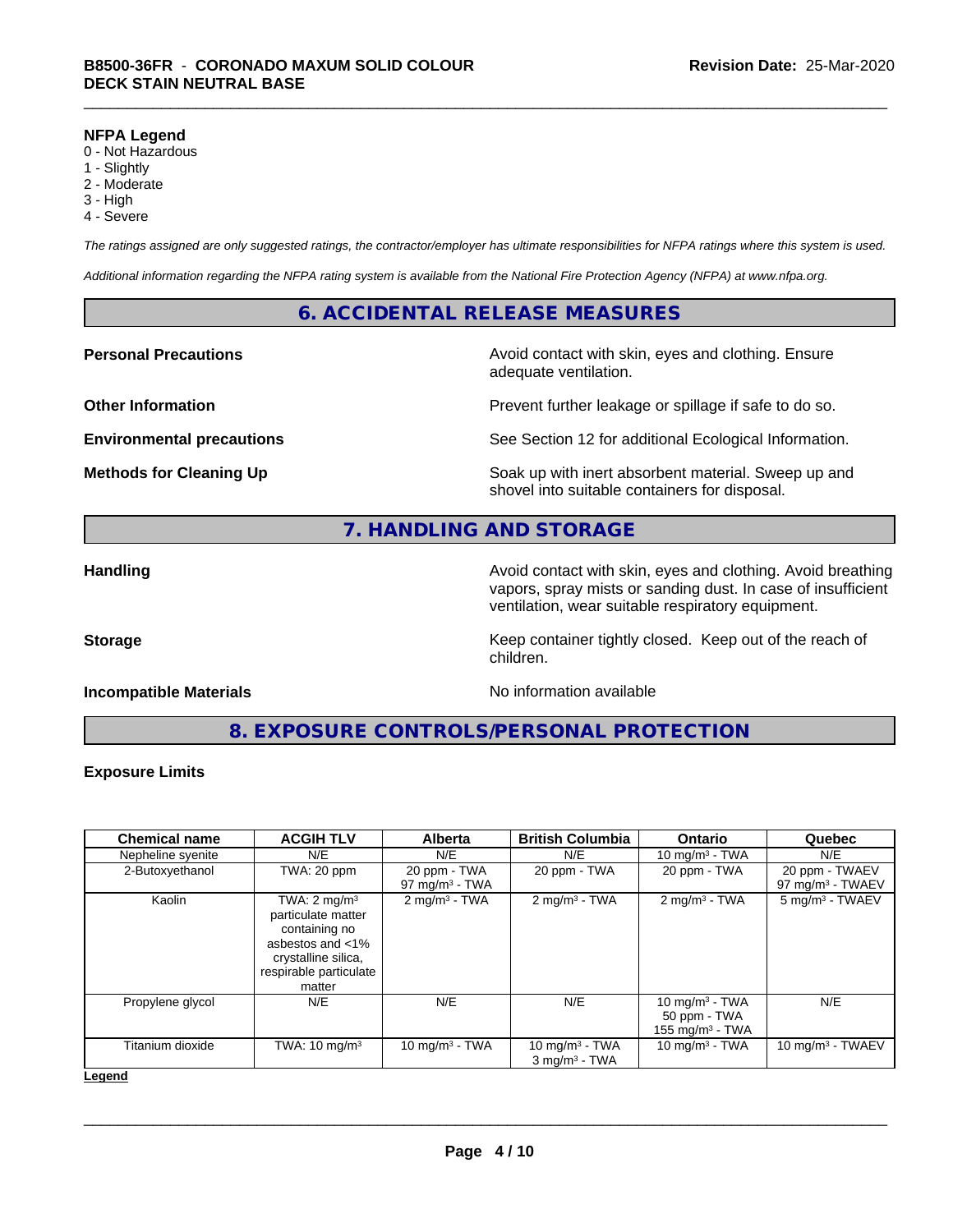ACGIH - American Conference of Governmental Industrial Hygienists Alberta - Alberta Occupational Exposure Limits British Columbia - British Columbia Occupational Exposure Limits Ontario - Ontario Occupational Exposure Limits Quebec - Quebec Occupational Exposure Limits N/E - Not established

# **Personal Protective Equipment Eye/Face Protection Safety glasses with side-shields.**

**Engineering Measures Engineering Measures Engineering Measures Ensure adequate ventilation, especially in confined areas.** 

**Skin Protection Protection Protective gloves and impervious clothing. Respiratory Protection Number 1** (Use only with adequate ventilation. In operations where exposure limits are exceeded, use a NIOSH approved respirator that has been selected by a technically qualified person for the specific work conditions. When spraying the product or applying in confined areas, wear a NIOSH approved respirator specified for paint spray or organic vapors.

**Hygiene Measures Avoid contact with skin, eyes and clothing. Remove and Avoid contact with skin, eyes and clothing. Remove and Avoid contact with skin, eyes and clothing. Remove and** wash contaminated clothing before re-use. Wash thoroughly after handling.

## **9. PHYSICAL AND CHEMICAL PROPERTIES**

| little or no odor<br>Odor<br>No information available<br><b>Odor Threshold</b><br>$9.3 - 9.4$<br>Density (Ibs/gal)<br>$1.11 - 1.13$<br><b>Specific Gravity</b><br>No information available<br>рH<br>No information available<br><b>Viscosity (cps)</b><br>Solubility(ies)<br>No information available<br>No information available<br><b>Water solubility</b><br>No information available<br><b>Evaporation Rate</b><br>No information available<br>Vapor pressure<br>No information available<br>Vapor density<br>Wt. % Solids<br>$40 - 50$<br>Vol. % Solids<br>$30 - 40$<br>$50 - 60$<br>Wt. % Volatiles<br>$60 - 70$<br>Vol. % Volatiles<br>< 250<br><b>VOC Regulatory Limit (g/L)</b> |
|------------------------------------------------------------------------------------------------------------------------------------------------------------------------------------------------------------------------------------------------------------------------------------------------------------------------------------------------------------------------------------------------------------------------------------------------------------------------------------------------------------------------------------------------------------------------------------------------------------------------------------------------------------------------------------------|
|                                                                                                                                                                                                                                                                                                                                                                                                                                                                                                                                                                                                                                                                                          |
|                                                                                                                                                                                                                                                                                                                                                                                                                                                                                                                                                                                                                                                                                          |
|                                                                                                                                                                                                                                                                                                                                                                                                                                                                                                                                                                                                                                                                                          |
|                                                                                                                                                                                                                                                                                                                                                                                                                                                                                                                                                                                                                                                                                          |
|                                                                                                                                                                                                                                                                                                                                                                                                                                                                                                                                                                                                                                                                                          |
|                                                                                                                                                                                                                                                                                                                                                                                                                                                                                                                                                                                                                                                                                          |
|                                                                                                                                                                                                                                                                                                                                                                                                                                                                                                                                                                                                                                                                                          |
|                                                                                                                                                                                                                                                                                                                                                                                                                                                                                                                                                                                                                                                                                          |
|                                                                                                                                                                                                                                                                                                                                                                                                                                                                                                                                                                                                                                                                                          |
|                                                                                                                                                                                                                                                                                                                                                                                                                                                                                                                                                                                                                                                                                          |
|                                                                                                                                                                                                                                                                                                                                                                                                                                                                                                                                                                                                                                                                                          |
|                                                                                                                                                                                                                                                                                                                                                                                                                                                                                                                                                                                                                                                                                          |
|                                                                                                                                                                                                                                                                                                                                                                                                                                                                                                                                                                                                                                                                                          |
|                                                                                                                                                                                                                                                                                                                                                                                                                                                                                                                                                                                                                                                                                          |
|                                                                                                                                                                                                                                                                                                                                                                                                                                                                                                                                                                                                                                                                                          |
|                                                                                                                                                                                                                                                                                                                                                                                                                                                                                                                                                                                                                                                                                          |
| 212<br><b>Boiling Point (°F)</b>                                                                                                                                                                                                                                                                                                                                                                                                                                                                                                                                                                                                                                                         |
| 100<br><b>Boiling Point (°C)</b>                                                                                                                                                                                                                                                                                                                                                                                                                                                                                                                                                                                                                                                         |
| Freezing point (°F)<br>32                                                                                                                                                                                                                                                                                                                                                                                                                                                                                                                                                                                                                                                                |
| 0<br><b>Freezing Point (°C)</b>                                                                                                                                                                                                                                                                                                                                                                                                                                                                                                                                                                                                                                                          |
| Flash point (°F)<br>Not applicable                                                                                                                                                                                                                                                                                                                                                                                                                                                                                                                                                                                                                                                       |
| Flash Point (°C)<br>Not applicable                                                                                                                                                                                                                                                                                                                                                                                                                                                                                                                                                                                                                                                       |
| <b>Method</b><br>Not applicable                                                                                                                                                                                                                                                                                                                                                                                                                                                                                                                                                                                                                                                          |
| Not applicable<br>Flammability (solid, gas)                                                                                                                                                                                                                                                                                                                                                                                                                                                                                                                                                                                                                                              |
| <b>Upper flammability limit:</b><br>Not applicable                                                                                                                                                                                                                                                                                                                                                                                                                                                                                                                                                                                                                                       |
| Lower flammability limit:<br>Not applicable                                                                                                                                                                                                                                                                                                                                                                                                                                                                                                                                                                                                                                              |
| No information available<br><b>Autoignition Temperature (°F)</b>                                                                                                                                                                                                                                                                                                                                                                                                                                                                                                                                                                                                                         |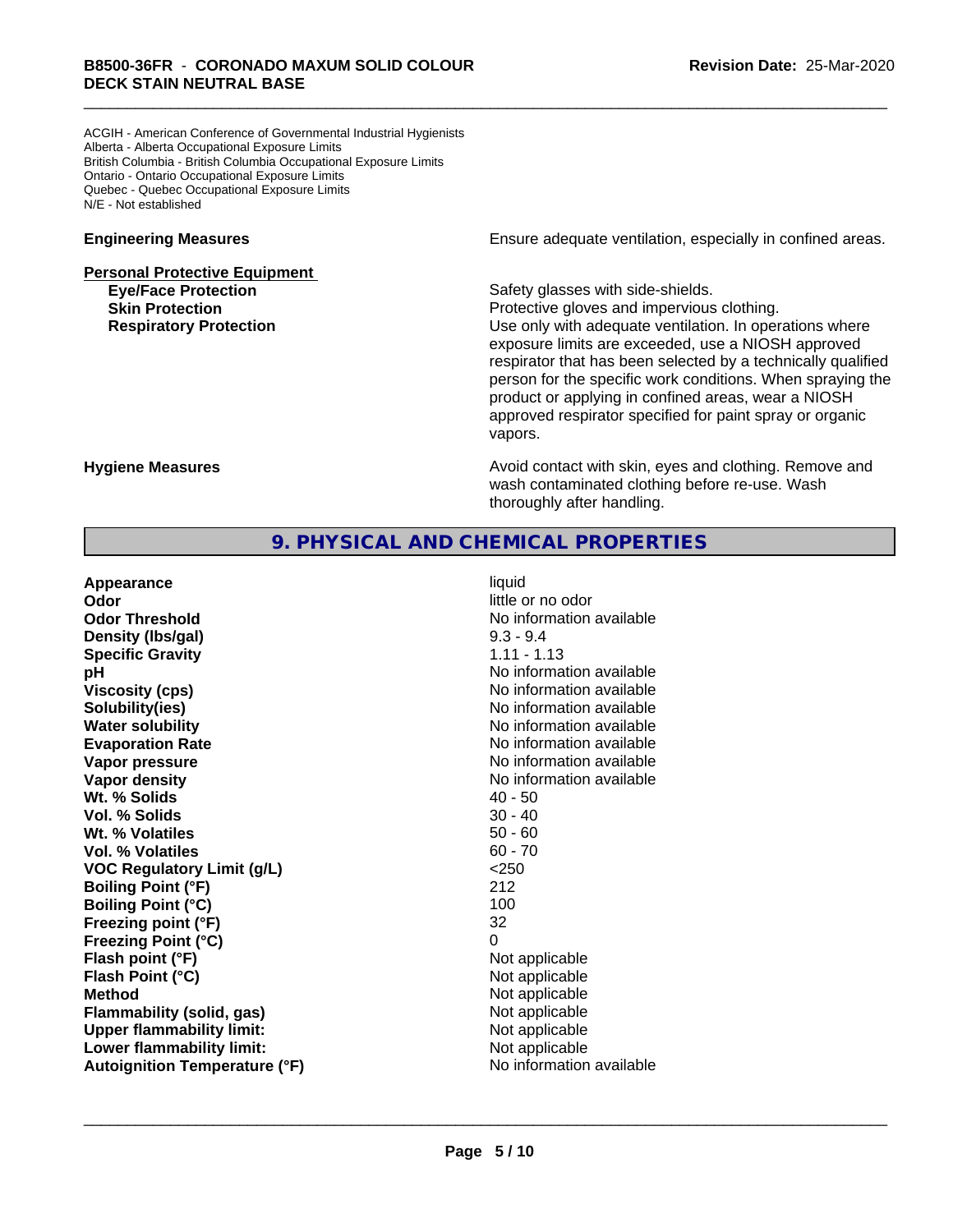**Autoignition Temperature (°C)**<br> **Decomposition Temperature (°F)** No information available<br>
No information available **Decomposition Temperature (°F)**<br> **Decomposition Temperature (°C)**<br>
No information available **Decomposition Temperature (°C) Partition coefficient** 

# **10. STABILITY AND REACTIVITY**

| <b>Reactivity</b>                         | Not Applicable                           |
|-------------------------------------------|------------------------------------------|
| <b>Chemical Stability</b>                 | Stable under normal conditions.          |
| <b>Conditions to avoid</b>                | Prevent from freezing.                   |
| <b>Incompatible Materials</b>             | No materials to be especially mentioned. |
| <b>Hazardous Decomposition Products</b>   | None under normal use.                   |
| <b>Possibility of hazardous reactions</b> | None under normal conditions of use.     |

# **11. TOXICOLOGICAL INFORMATION**

#### **Product Information Information on likely routes of exposure**

**Principal Routes of Exposure Exposure** Eye contact, skin contact and inhalation.

**Acute Toxicity** 

**Product Information** No information available

#### **Symptoms** related to the physical, chemical and toxicological characteristics

**Symptoms** No information available

#### **Delayed and immediate effects as well as chronic effects from short and long-term exposure**

| Eye contact                     | May cause slight irritation                                                                                     |
|---------------------------------|-----------------------------------------------------------------------------------------------------------------|
| <b>Skin contact</b>             | Substance may cause slight skin irritation. Prolonged or<br>repeated contact may dry skin and cause irritation. |
| <b>Inhalation</b>               | May cause irritation of respiratory tract.                                                                      |
| Ingestion                       | Ingestion may cause gastrointestinal irritation, nausea,<br>vomiting and diarrhea.                              |
| <b>Sensitization</b>            | No information available.                                                                                       |
| <b>Neurological Effects</b>     | No information available.                                                                                       |
| <b>Mutagenic Effects</b>        | Suspected of causing genetic defects.                                                                           |
| <b>Reproductive Effects</b>     | May damage fertility or the unborn child.                                                                       |
| <b>Developmental Effects</b>    | No information available.                                                                                       |
| Target organ effects            | No information available.                                                                                       |
| <b>STOT - single exposure</b>   | No information available.                                                                                       |
| <b>STOT - repeated exposure</b> | No information available.                                                                                       |
| Other adverse effects           | No information available.                                                                                       |
| <b>Aspiration Hazard</b>        | No information available.                                                                                       |
|                                 |                                                                                                                 |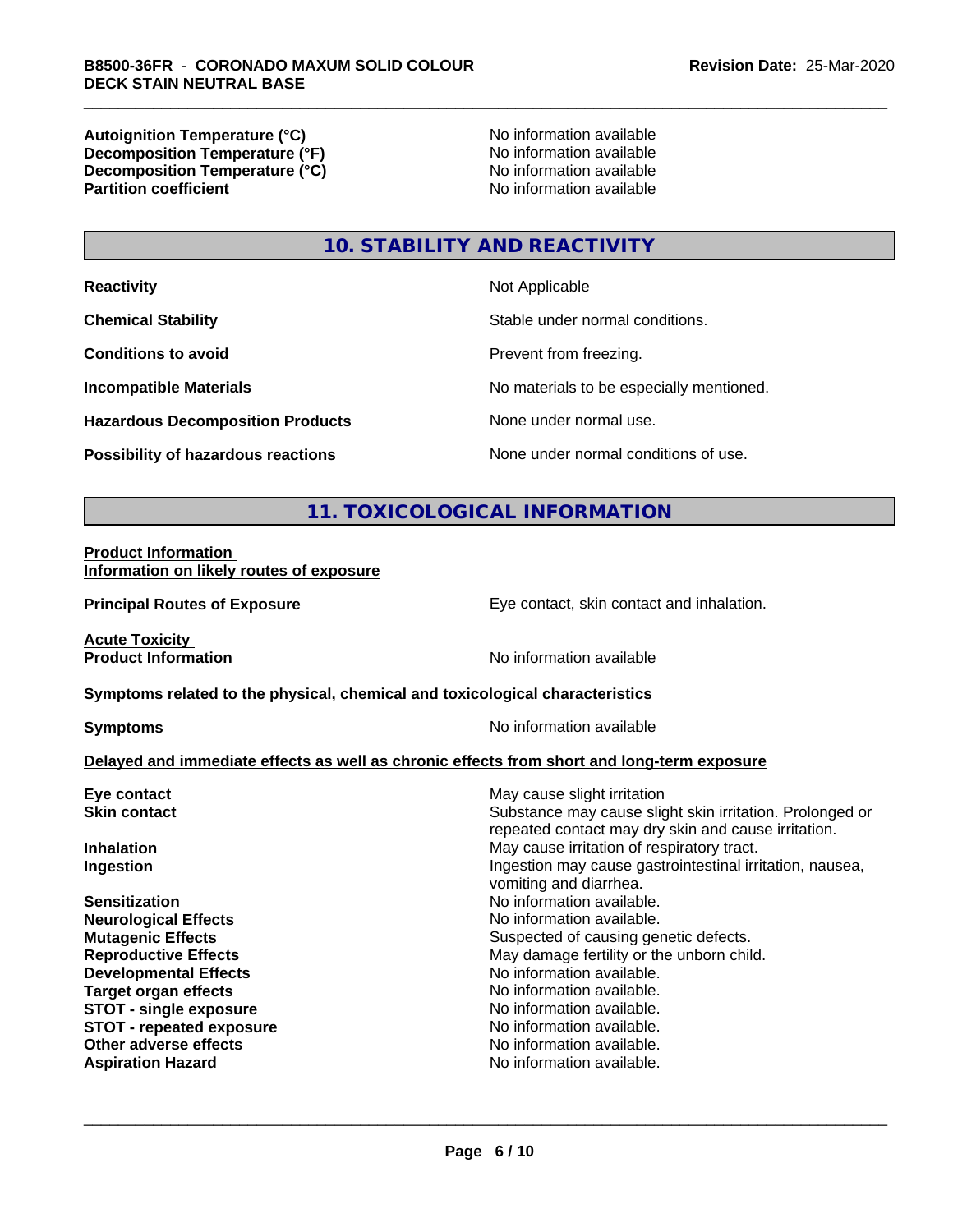#### **Numerical measures of toxicity**

#### **The following values are calculated based on chapter 3.1 of the GHS document**

| ATEmix (oral)                        | 8448 mg/ka  |
|--------------------------------------|-------------|
| <b>ATEmix (dermal)</b>               | 18388 mg/kg |
| <b>ATEmix (inhalation-dust/mist)</b> | 25.6 mg/L   |
| <b>ATEmix (inhalation-vapor)</b>     | 187.6 mg/L  |

#### **Component Information**

| Chemical name                                                       | Oral LD50                                    | Dermal LD50                                                                        | <b>Inhalation LC50</b> |
|---------------------------------------------------------------------|----------------------------------------------|------------------------------------------------------------------------------------|------------------------|
| 2-Butoxyethanol<br>111-76-2                                         | $= 1300$ mg/kg (Rat)                         | $>$ 2000 mg/kg (Rabbit)                                                            | > 4.9 mg/L (Rat) 3H    |
| Kaolin<br>1332-58-7                                                 | $>$ 5000 mg/kg (Rat)                         | $>$ 5000 mg/kg (Rat)                                                               |                        |
| Propylene glycol<br>$57 - 55 - 6$                                   | $= 20$ g/kg (Rat)                            | $= 20800$ mg/kg (Rabbit)                                                           |                        |
| Sodium C14-C16 olefin sulfonate<br>68439-57-6                       | $= 2220$ mg/kg (Rat)                         | $> 740$ mg/kg (Rabbit)                                                             |                        |
| Carbamic acid,<br>1H-benzimidazol-2-yl-, methyl ester<br>10605-21-7 | $>$ 5050 mg/kg (Rat)<br>$= 6400$ mg/kg (Rat) | 10000 mg/kg (Rabbit) = $2$ g/kg<br>$\text{Rat}$ ) = 8500 mg/kg ( $\text{Rabbit}$ ) |                        |
| Titanium dioxide<br>13463-67-7                                      | $> 10000$ mg/kg (Rat)                        | $\,$                                                                               |                        |

#### **Chronic Toxicity**

#### **Carcinogenicity**

*The information below indicateswhether each agency has listed any ingredient as a carcinogen:.*

| <b>Chemical name</b> | IARC                                | <b>NTP</b> |
|----------------------|-------------------------------------|------------|
|                      | $2B -$<br>Possible Human Carcinogen |            |
| 'Titanium<br>dioxide |                                     |            |

• Although IARC has classified titanium dioxide as possibly carcinogenic to humans (2B), their summary concludes: "No significant exposure to titanium dioxide is thought to occur during the use of products in which titanium dioxide is bound to other materials, such as paint."

#### **Legend**

IARC - International Agency for Research on Cancer NTP - National Toxicity Program OSHA - Occupational Safety & Health Administration

**12. ECOLOGICAL INFORMATION**

### **Ecotoxicity Effects**

The environmental impact of this product has not been fully investigated.

#### **Product Information**

#### **Acute Toxicity to Fish**

No information available

#### **Acute Toxicity to Aquatic Invertebrates**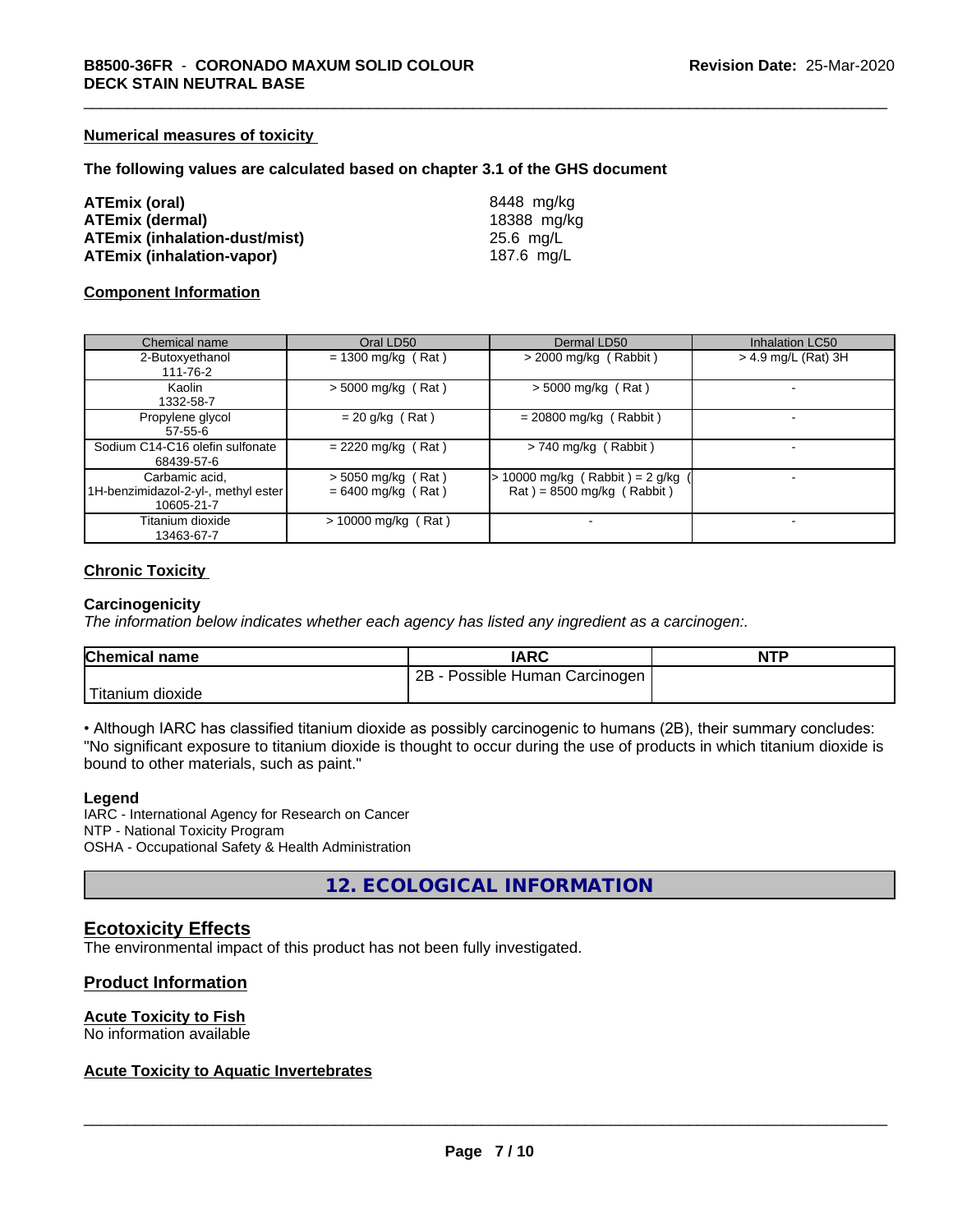#### No information available

#### **Acute Toxicity to Aquatic Plants**

No information available

#### **Persistence / Degradability**

No information available.

#### **Bioaccumulation**

There is no data for this product.

#### **Mobility in Environmental Media**

No information available.

#### **Ozone**

No information available

#### **Component Information**

#### **Acute Toxicity to Fish**

2-Butoxyethanol LC50: 1490 mg/L (Bluegill sunfish - 96 hr.) Propylene glycol LC50: 710 mg/L (Fathead Minnow - 96 hr.) Carbamic acid, 1H-benzimidazol-2-yl-, methyl ester LC50: 1.5 mg/L (Rainbow Trout - 96 hr.) Titanium dioxide  $LC50:$  > 1000 mg/L (Fathead Minnow - 96 hr.)

#### **Acute Toxicity to Aquatic Invertebrates**

Propylene glycol EC50: > 10000 mg/L (Daphnia magna - 24 hr.) Carbamic acid, 1H-benzimidazol-2-yl-, methyl ester LC50: 0.22 mg/L (water flea - 48 hr.)

#### **Acute Toxicity to Aquatic Plants**

No information available

**13. DISPOSAL CONSIDERATIONS**

**Waste Disposal Method Dispose of in accordance with federal, state, provincial,** and local regulations. Local requirements may vary, consult your sanitation department or state-designated environmental protection agency for more disposal options.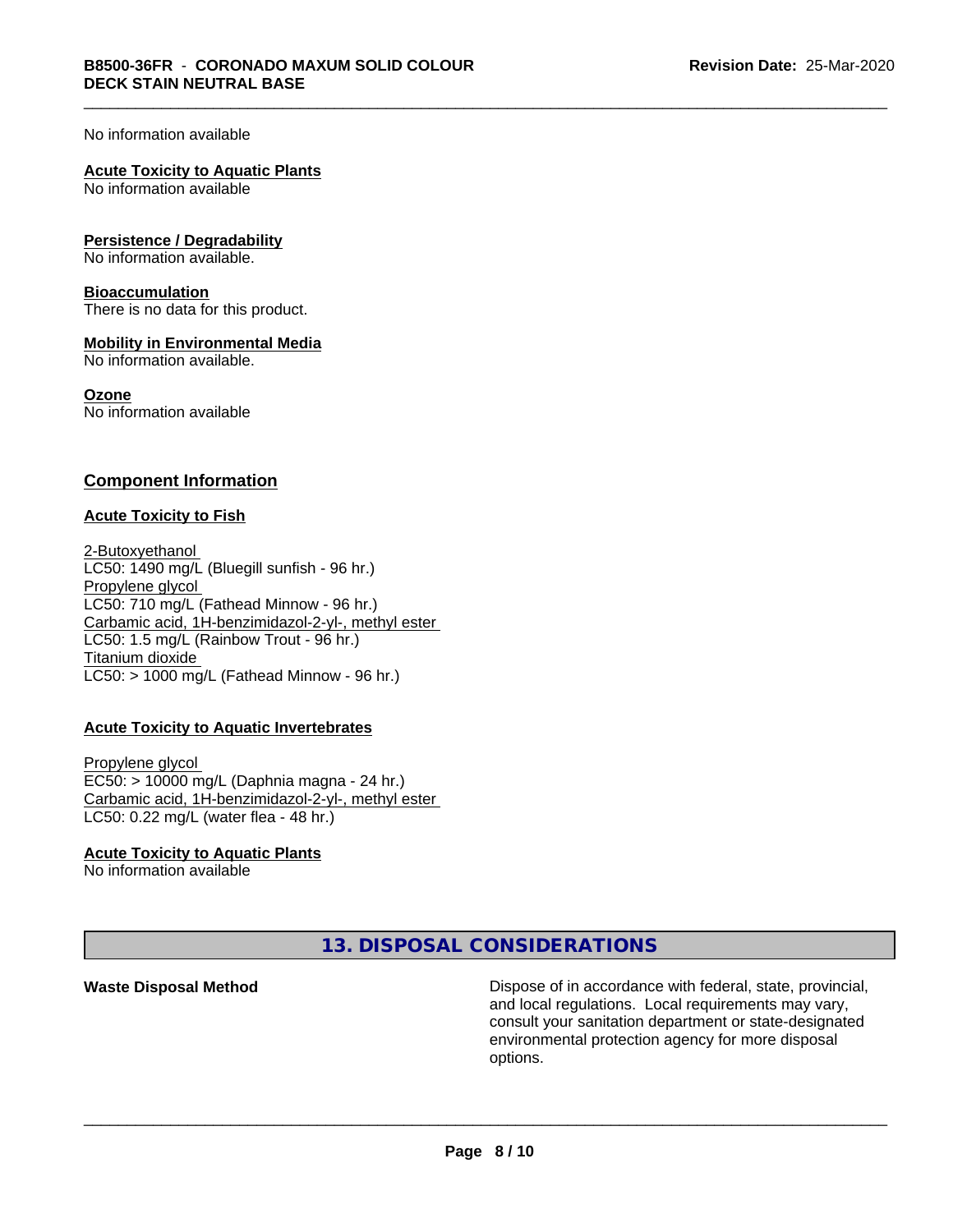## **14. TRANSPORT INFORMATION**

**TDG** Not regulated

**ICAO / IATA** Not regulated

**IMDG / IMO** Not regulated

# **15. REGULATORY INFORMATION**

# **International Inventories**

| <b>TSCA: United States</b> | Yes - All components are listed or exempt. |
|----------------------------|--------------------------------------------|
| <b>DSL: Canada</b>         | Yes - All components are listed or exempt. |

### **National Pollutant Release Inventory (NPRI)**

#### **NPRI Parts 1- 4**

This product contains the following Parts 1-4 NPRI chemicals:

| Chemical name   | CAS No.      | Weiaht-% | <b>NPRI Parts 1-4</b> |  |
|-----------------|--------------|----------|-----------------------|--|
| ∠-Butoxyethanol | $1 - 76 - ?$ | 7%       | istec                 |  |

#### **NPRI Part 5**

This product contains the following NPRI Part 5 Chemicals:

| <b>Chemical name</b> | شAS No                   | Weight-% | <b>NPRI Part 5</b> |
|----------------------|--------------------------|----------|--------------------|
| '-Butoxvethanol      | .-76-^<br>$\overline{A}$ | 7%       | ∟isted             |

#### **WHMIS Regulatory Status**

This product has been classified in accordance with the hazard criteria of the Hazardous Products Regulations (HPR) and the SDS contains all the information required by the HPR.

| <b>16. OTHER INFORMATION</b>                                                                                                                          |               |                 |                      |          |  |  |  |
|-------------------------------------------------------------------------------------------------------------------------------------------------------|---------------|-----------------|----------------------|----------|--|--|--|
| HMIS -                                                                                                                                                | Health: $2^*$ | Flammability: 0 | <b>Reactivity: 0</b> | $PPE: -$ |  |  |  |
| <b>HMIS Legend</b><br>0 - Minimal Hazard<br>1 - Slight Hazard<br>2 - Moderate Hazard<br>3 - Serious Hazard<br>4 - Severe Hazard<br>* - Chronic Hazard |               |                 |                      |          |  |  |  |